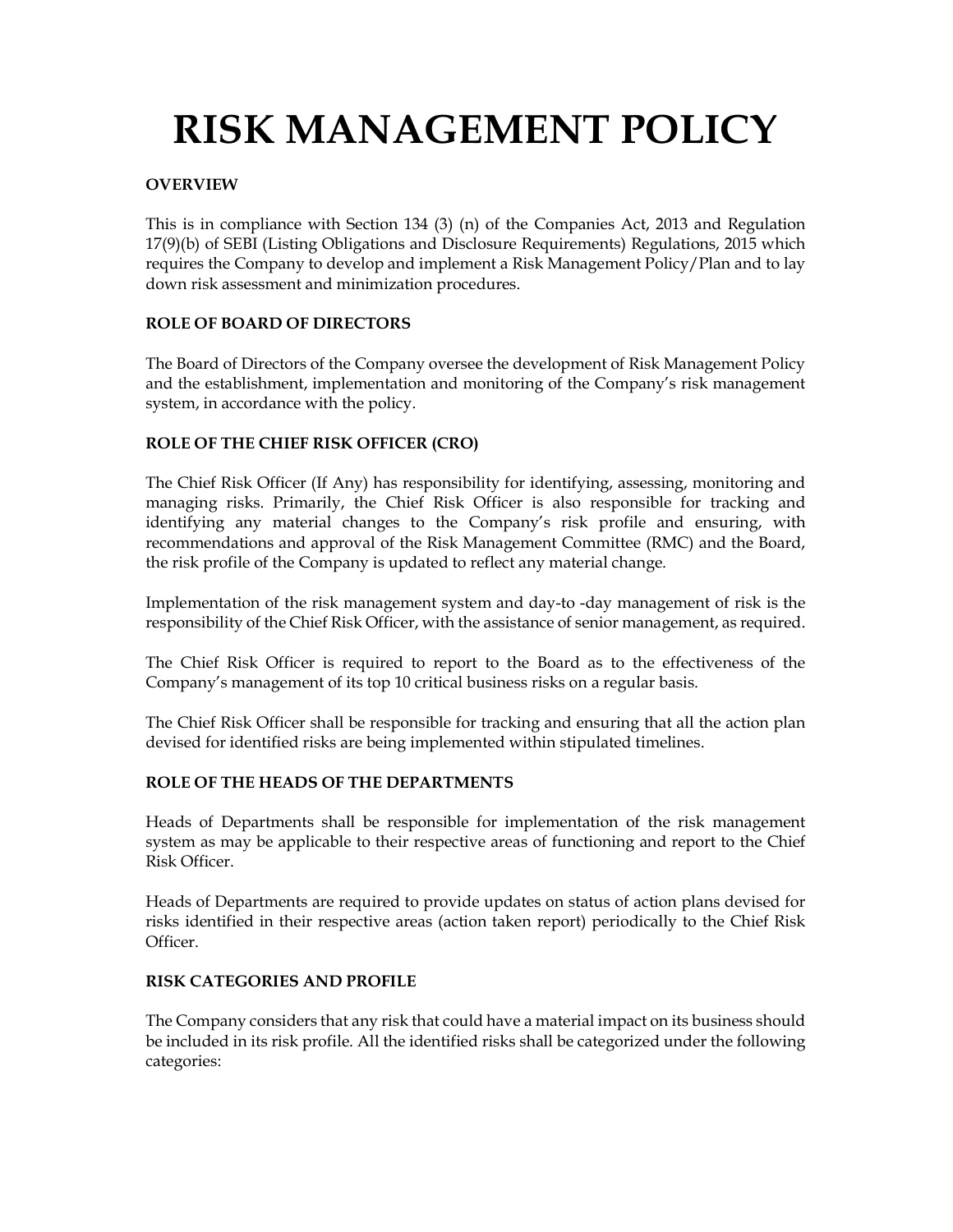## 1. Strategic Risks:

Risk of loss resulting from business factors. These adversely affect the achievement of strategic objectives and may impair overall enterprise value.

# 2. Operational Risks:

Risk of loss resulting from inadequate or failed processes, people and information systems,

# 3. Reporting Risks:

Risks of inadequate internal or external reporting due to incorrect financial and nonfinancial information in the reports.

## 4. Compliance Risks:

Risk of loss resulting from legal and regulatory factors.

# 5. IT-related Risks:

Risk of technological challenges and other cyber security risks

| Sr. | <b>Risk Category</b>     | <b>Risk Areas</b>                                                                                                                                                                                                                                    |
|-----|--------------------------|------------------------------------------------------------------------------------------------------------------------------------------------------------------------------------------------------------------------------------------------------|
| No. |                          |                                                                                                                                                                                                                                                      |
| 1.  | <b>Strategic Risks</b>   | <b>Business Risks</b><br>$\bullet$<br><b>Competition Risks</b><br>Contingency/<br>Business<br>Continuity<br>Risks<br>$\bullet$<br>including natural disasters<br><b>Reputation Risks</b><br>٠<br>Sustainability Risks<br><b>Political Risks</b><br>٠ |
| 2.  | <b>Operational Risks</b> | <b>Quality Risks</b><br>$\bullet$<br><b>Cost Risks</b><br>$\bullet$<br>Raw Material Risks<br>Internal Control Risks<br><b>Talent Attrition Risks</b><br>$\bullet$                                                                                    |
| 3.  | <b>Reporting Risks</b>   | Financial Risks including liquidity, forex risk,<br>$\bullet$<br>credit risk<br><b>Realization Risks</b><br>٠                                                                                                                                        |
| 4.  | <b>Compliances Risks</b> | Legal Risks<br>$\bullet$<br>Health, Safety & Environmental Risks<br>$\bullet$                                                                                                                                                                        |
| 5.  | <b>IT Risks</b>          | Technological Risks including hardware and<br>$\bullet$<br>software failure, human error, spam, viruses and<br>malicious attacks<br>Cyber Security Risks such as ransomware,<br>٠<br>phishing, data leakage, hacking, insider threats                |

# RISK MANAGEMENT

Risk Management as a process will enable Company to identify, assess and treat risks. It is the responsibility of everyone in the organization and it applies to all functions and operations in the organization.

The key risk management process would broadly include: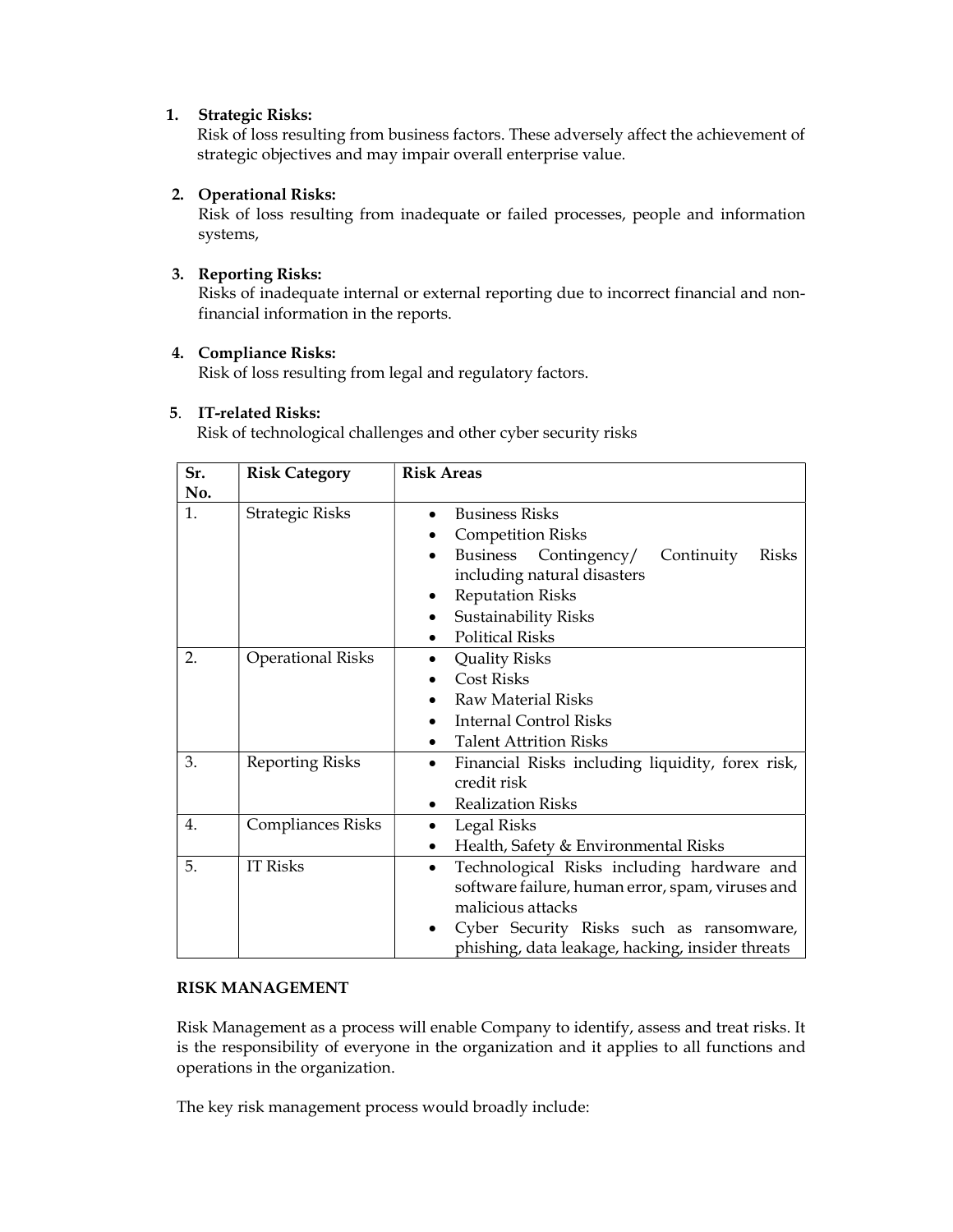#### 1.Risk Identification:

•Assessment of organization's exposure to uncertainty which requires in-depth knowledge of the organization, market, economic, legal, cultural, regulatory, technological environment in which it exists

•Risk identification shall be approached in a methodical way to ensure that all significant activities within the organization have been identified

•Primary responsibility of identification of risks lies with respective HoDs however, the same can also be suggested by CRO or RMC

#### 2.Risk Categorization:

•All identified risks shall be categorized under defined category buckets i.e., Strategic, Operational, Reporting, Compliance and Technology

•CRO and RMC are responsible for categorization of risks

#### 3.Assessment of identified risk:

•Risk assessment allows the company to consider the extent to which the potential event might affect the company

•Risk assessment should be performed from two perspectives – likelihood and impact

•CRO and RMC are responsible for assessment of risks in consultation with respective HoDs

#### 4.Risk mitigation:

•Developing strategies/alternatives to reduce or treat the potential risks

•The purpose of treating a risk is to continue with the activity which gives rise to the risk but to bring the risk to an acceptable level by taking action to control it in some way

•CRO and RMC are responsible for assessment of risks in consultation with respective HoDs

#### 5.Risk reporting and disclosures:

•Risk Management Committee shall report the risks along with assessment and mitigation plans to the Board within stipulated timelines

## 6.Monitoring of the risk mitigation efforts:

•Risk Management Committee shall monitor all aspects of an identified risk on a regular basis as the risk exposure may undergo changes from time-to -time due to continuously changing environment

•CRO and RMC are responsible for monitoring of risk mitigation efforts in consultation with the Board

#### 7.Integration with strategy and business plan:

•Risk Management Committee shall be responsible for regular policy reviews and review standard performance to identify opportunities for improvements

•Chief Risk Officer to ensure that the measures adopted resulted in what was intended

## GOVERNANCE STRUCTURE

The following risk governance structure shall establish clear allocation of roles and responsibilities for management of risks on a day-to-day basis. Line of reporting:

1. Risk Owners shall report to CRO on quarterly basis and track material changes.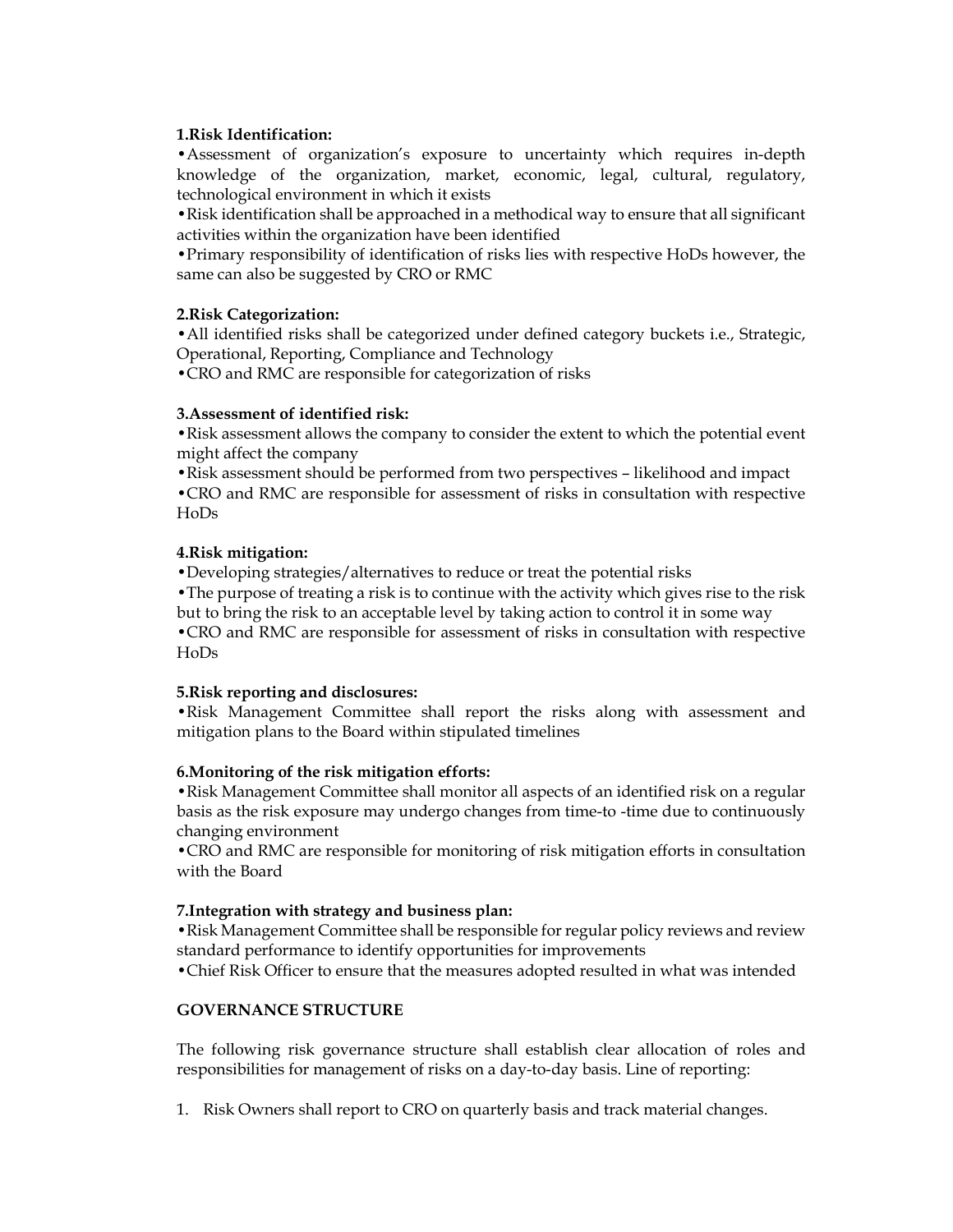- 2. CRO shall convene a meeting with Risk Management Committee and MD twice in a year to identify key risks which need to be reported to the Board.
- 3. CRO, MD and Risk Management Committee shall apprise the Board on key risks faced by the organization twice in a year along with risk assessment and mitigating action plans
- 4. The Company Secretary shall act as Secretary to Risk Management Committee (RMC) for the purpose of convening of RMC Meeting and recording its minutes periodically.

# OVERSIGHT/ GOVERNANCE RESPONSIBILITIES OF RISK MANAGEMENT **COMMITTEE**

The following responsibilities must be carried out by Risk Management Committee in consultation with the Board of Directors:

- 1. To recommend the risk appetite of the organization for overseeing that the Company is taking appropriate measures in achieving prudent balance between risk and reward in both ongoing and new business activities.
- 2. To oversee that the Company has implemented an effective ongoing process and risk awareness culture in the organization to identify risk, to measure its potential impact and then to activate what is necessary to pro-actively manage these risks
- 3. RMC to obtain suggestions and approvals from the Board for the risk appetite of the organization
- 4. To oversee that the risk awareness culture is pervasive throughout the organization.
- 5. To review the risk bearing capacity of the Company in light of its reserves, insurance coverage, guarantee funds or other such financial structures.

# ROLES & RESPONSIBILITIES OF RISK MANAGEMENT COMMITTEE

Risk Management Committee shall meet at least twice in a year to fulfil following roles & responsibilities

## Roles:

1. To assess the Company's risk profile and key areas of risk in particular.

- 2. To recommend the Board and adoption of risk assessment and rating procedures.
- 3. To articulate the Company's policy for the oversight and management of business risks.

4. To examine and determine the sufficiency of the Company's internal processes for reporting on and managing key risk areas.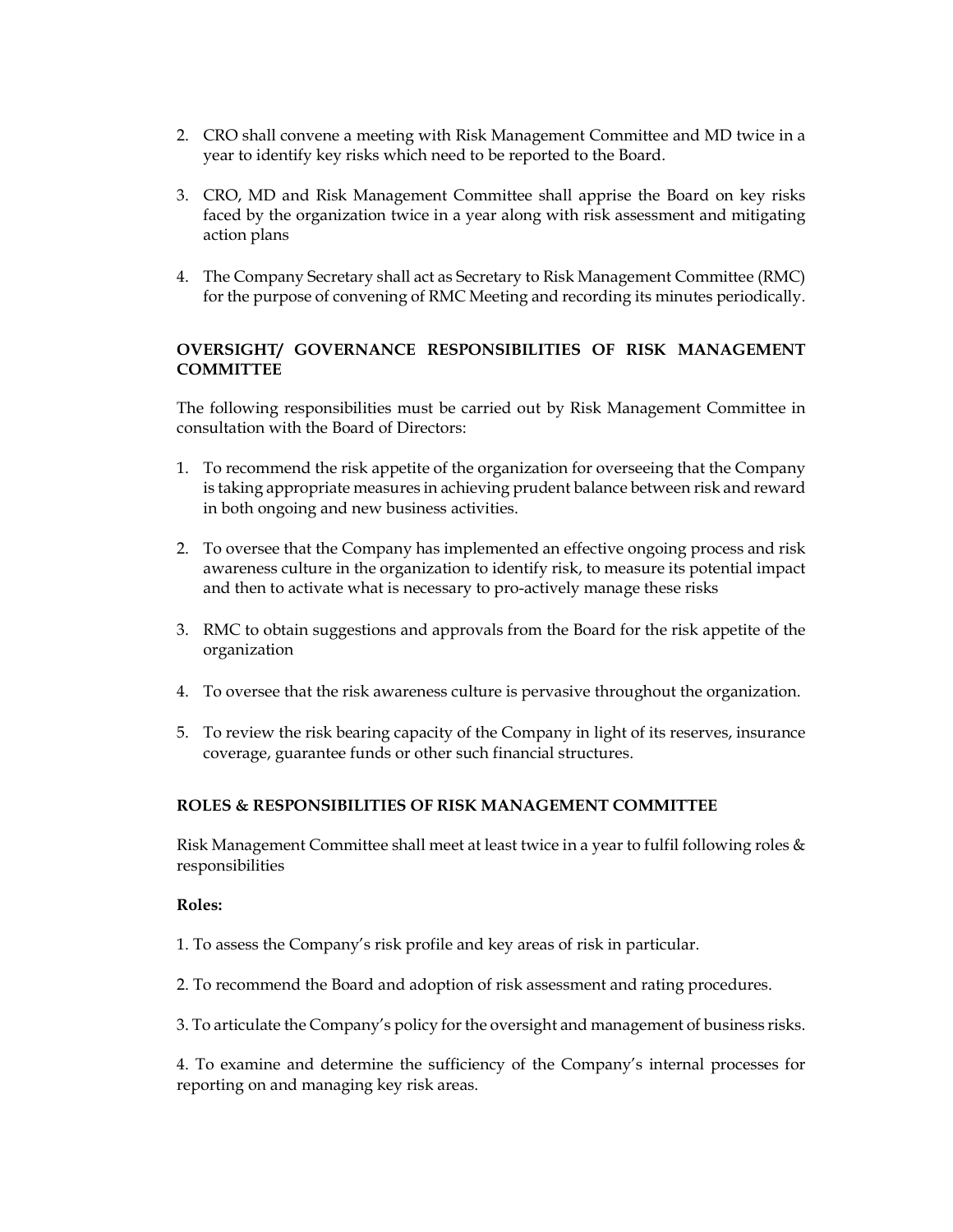5. To assess and recommend the Board acceptable levels of risk.

6. To develop and implement a risk management framework and internal control system. To review the nature and level of insurance coverage.

7. To have special investigations into areas of corporate risk and breakdowns in internal control.

8. To review management's response to the Company's Auditors' recommendations those are adopted.

9. To report the trends on the Company's risk profile, reports on specific risks and the status of the risk management process to Board of Directors twice in a year.

## Responsibility:

1. To exercise oversight of management's responsibilities and review the risk profile of the organization to ensure that risk is not higher than the risk appetite determined by the board.

2. To assist the Board in setting risk strategies, policies, frameworks, models and procedures in liaison with management and in the discharge of its duties relating to corporate accountability and associated risk in terms of management assurance and reporting and that infrastructure, resources and systems are in place for risk management is adequate to maintain a satisfactory level of risk management discipline.

3. To review and assess the quality, integrity and effectiveness of the risk management systems and ensure that the risk policies and strategies are effectively managed. Also, to review and assess the nature, role, responsibility and authority of the risk management function within the Company and outline the scope of risk management work.

4. To ensure that a systematic, documented assessment of the processes and outcomes surrounding key risks is undertaken at least annually for the purpose of making its public statement on risk management including internal control.

5. To oversee formal reviews, processes and procedures of activities associated with the effectiveness of risk management and internal control processes. A comprehensive system of control should be established to ensure that risks are mitigated, Company's objectives are attained, and financial results are always maintained at an optimal level.

6. To provide an independent view of the information presented by the management on corporate accountability and specifically associated risk, also taking account of reports by the Audit Committee to the Board on all categories of identified risks facing by the Company.

7. To review issues raised by Internal Audit that impact the risk management framework.

8. Perform other activities related to risk management as requested by the Board of Directors or to address issues related to any significant subject within its term of reference.